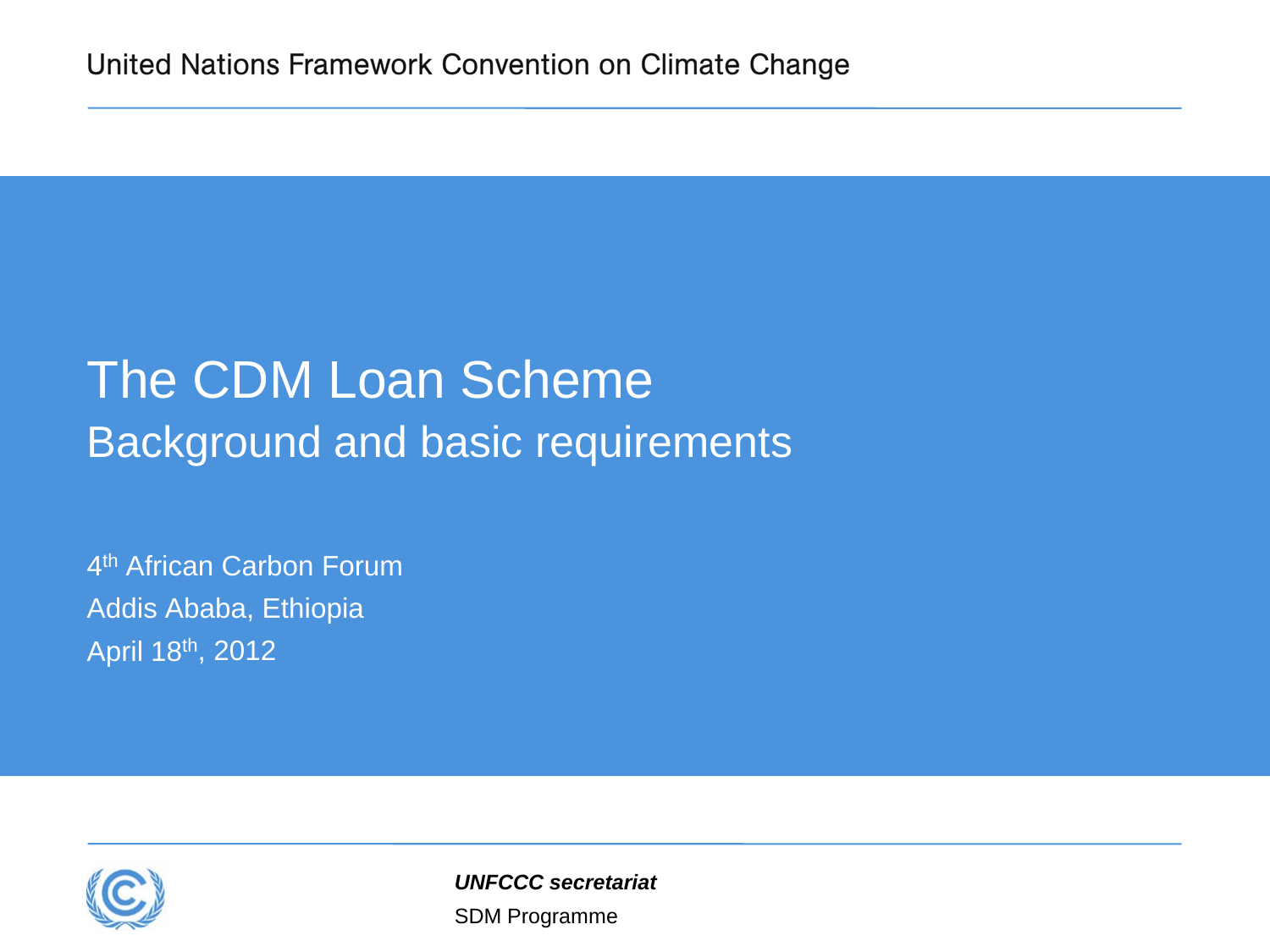## **Background**

- The Conference of the Parties serving as the meeting of the Parties (CMP), adopted the guidelines and modalities for the operationalization of a loan scheme at CMP.6 in Cancun, Mexico.
	- In countries with fewer than 10 registered project activities
	- To cover for the costs of:
		- Development of PDDs
		- Validation
		- First verification
- Potential to benefit approximately **80 countries**
- Funds from the interest accrued on the **CDM Trust Fund**, and voluntary contributions

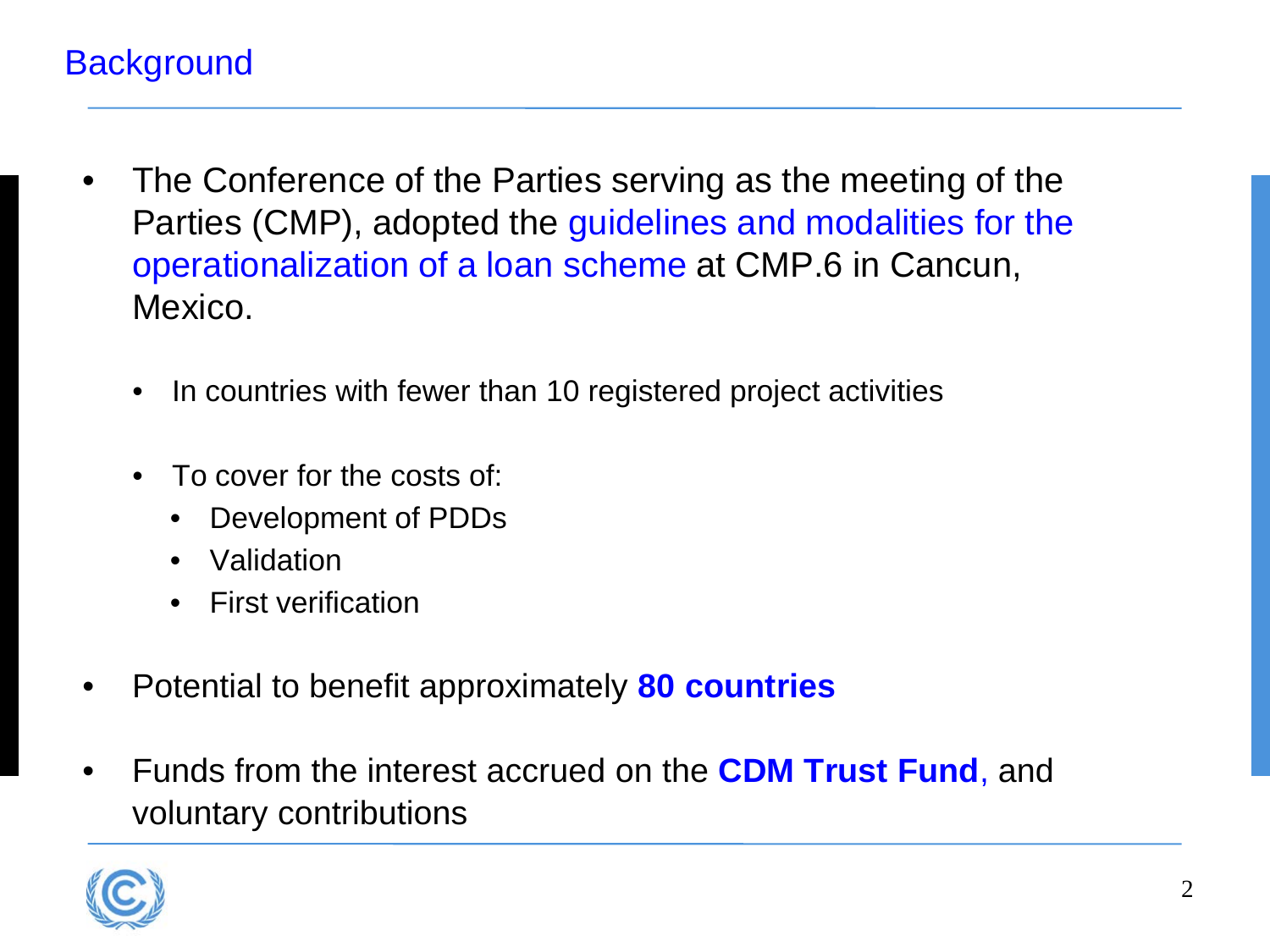- UNFCCC secretariat conducted a procurement process for selecting an implementing agency
	- Maintain independency in the loan recipient selection process
	- Open to UN agencies and other bidders (private sector)
- As a result of the selection process, the United Nations Office for Project Services (UNOPS) was selected, in a joint proposal with the UNEP Risoe Centre at the Danish Technical University.
- Administrative arrangements in place, and ready to go.
- Funds available: USD 5,7 million (incl. administrative costs)

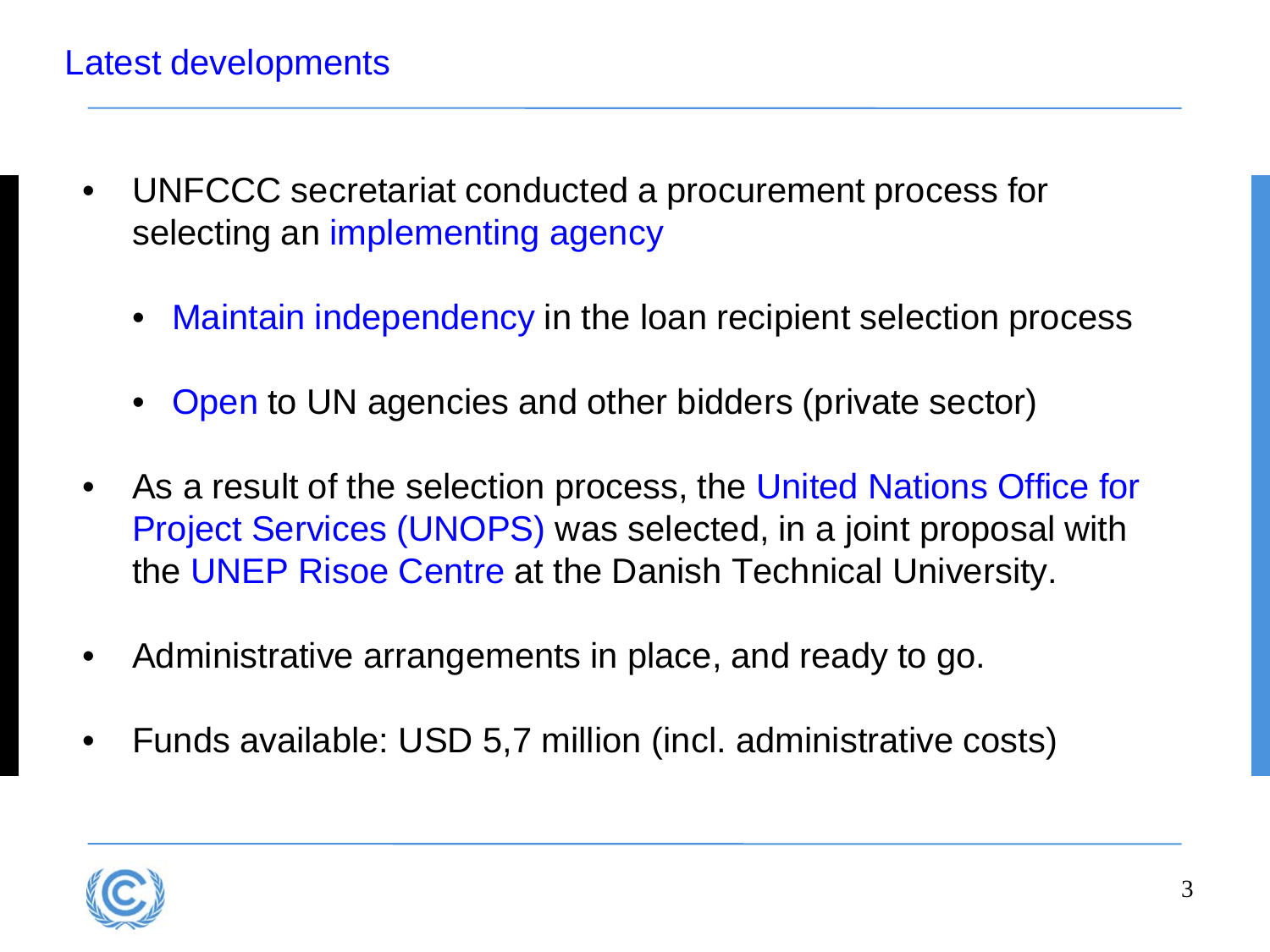## UNFCCC secretariat's role

- UNFCCC secretariat will:
	- Approve annual business plans by UNOPS/URC
	- Review quarterly reports
	- Approve annual financial and operational reports
- Review the performance of the Loan Scheme and take action as necessary
- Report to the CDM Executive Board and implement modifications requested by the Board or CMP